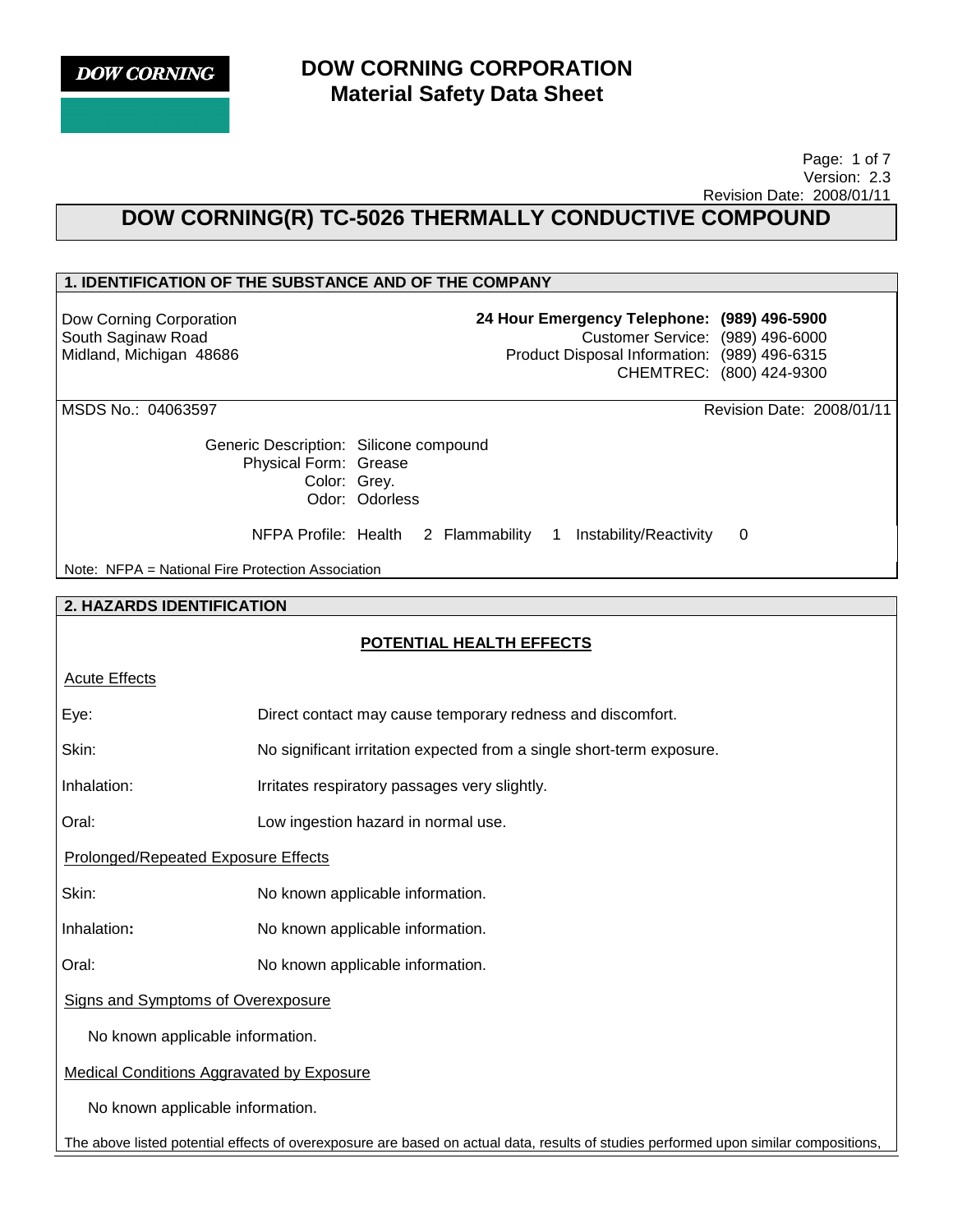Page: 2 of 7 Version: 2.3 Revision Date: 2008/01/11

# **DOW CORNING(R) TC-5026 THERMALLY CONDUCTIVE COMPOUND**

component data and/or expert review of the product. Please refer to Section 11 for the detailed toxicology information.

### **3. COMPOSITION/INFORMATION ON INGREDIENTS**

None present. This is not a hazardous material as defined in the OSHA Hazard Communication Standard.

## **4. FIRST AID MEASURES**

| Eye:                | Immediately flush with water.                                    |
|---------------------|------------------------------------------------------------------|
| Skin:               | No first aid should be needed.                                   |
| Inhalation:         | No first aid should be needed.                                   |
| Oral:               | No first aid should be needed.                                   |
| Notes to Physician: | Treat according to person's condition and specifics of exposure. |

#### **5. FIRE FIGHTING MEASURES**

| Flash Point:                | $>$ 392 °F $/$ > 200 °C (Closed Cup)                                                                                                                                                                                                                                          |
|-----------------------------|-------------------------------------------------------------------------------------------------------------------------------------------------------------------------------------------------------------------------------------------------------------------------------|
| Autoignition Temperature:   | Not determined.                                                                                                                                                                                                                                                               |
| Flammability Limits in Air: | Not determined.                                                                                                                                                                                                                                                               |
| Extinguishing Media:        | On large fires use dry chemical, foam or water spray. On small fires use carbon dioxide<br>(CO2), dry chemical or water spray. Water can be used to cool fire exposed containers.                                                                                             |
| Fire Fighting Measures:     | Self-contained breathing apparatus and protective clothing should be worn in fighting large<br>fires involving chemicals. Determine the need to evacuate or isolate the area according to<br>your local emergency plan. Use water spray to keep fire exposed containers cool. |
| Unusual Fire Hazards:       | None.                                                                                                                                                                                                                                                                         |

**6. ACCIDENTAL RELEASE MEASURES**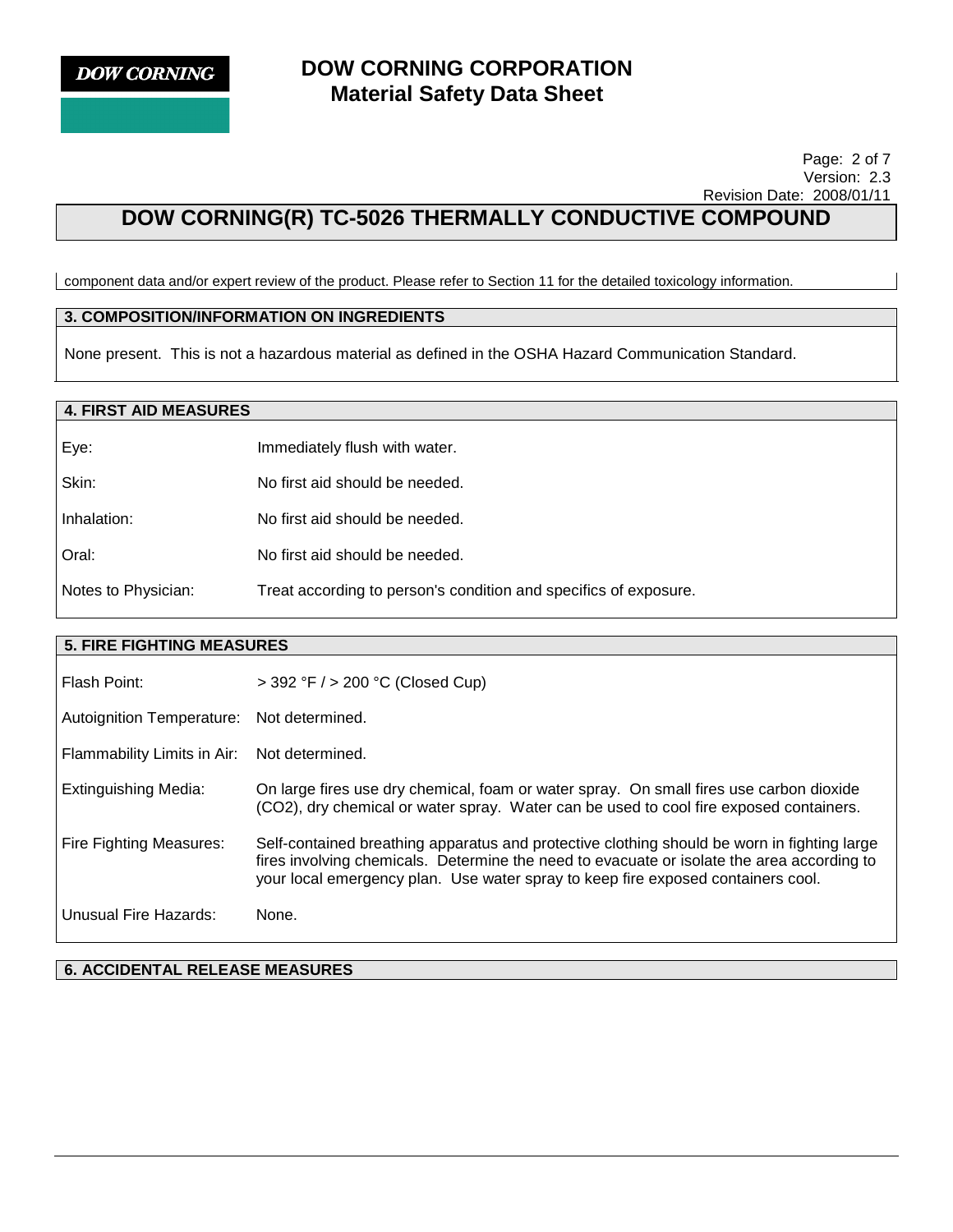**DOW CORNING** 

# **DOW CORNING CORPORATION Material Safety Data Sheet**

 Page: 3 of 7 Version: 2.3 Revision Date: 2008/01/11

# **DOW CORNING(R) TC-5026 THERMALLY CONDUCTIVE COMPOUND**

Containment/Clean up: Observe all personal protection equipment recommendations described in Sections 5 and 8. Wipe up or scrape up and contain for salvage or disposal. Clean area as appropriate since spilled materials, even in small quantities, may present a slip hazard. Final cleaning may require use of steam, solvents or detergents. Dispose of saturated absorbant or cleaning materials appropriately, since spontaneous heating may occur. Local, state and federal laws and regulations may apply to releases and disposal of this material, as well as those materials and items employed in the cleanup of releases. You will need to determine which federal, state and local laws and regulations are applicable. Sections 13 and 15 of this MSDS provide information regarding certain federal and state requirements.

Note: See section 8 for Personal Protective Equipment for Spills. Call (989) 496-5900, if additional information is required.

## **7. HANDLING AND STORAGE**

Use with adequate ventilation. Avoid eye contact. Avoid skin contact. Avoid breathing vapor, mist, dust, or fumes. Keep container closed. Do not take internally.

Use reasonable care and store away from oxidizing materials.

## **8. EXPOSURE CONTROLS / PERSONAL PROTECTION**

#### **Component Exposure Limits**

There are no components with workplace exposure limits.

#### **Engineering Controls**

Local Ventilation: None should be needed. General Ventilation: Recommended.

#### **Personal Protective Equipment for Routine Handling**

Eyes: Use chemical worker's goggles.

Skin: Washing at mealtime and end of shift is adequate.

Suitable Gloves: Handle in accordance with good industrial hygiene and safety practices.

Inhalation: No respiratory protection should be needed.

Suitable Respirator: None should be needed.

## **Personal Protective Equipment for Spills**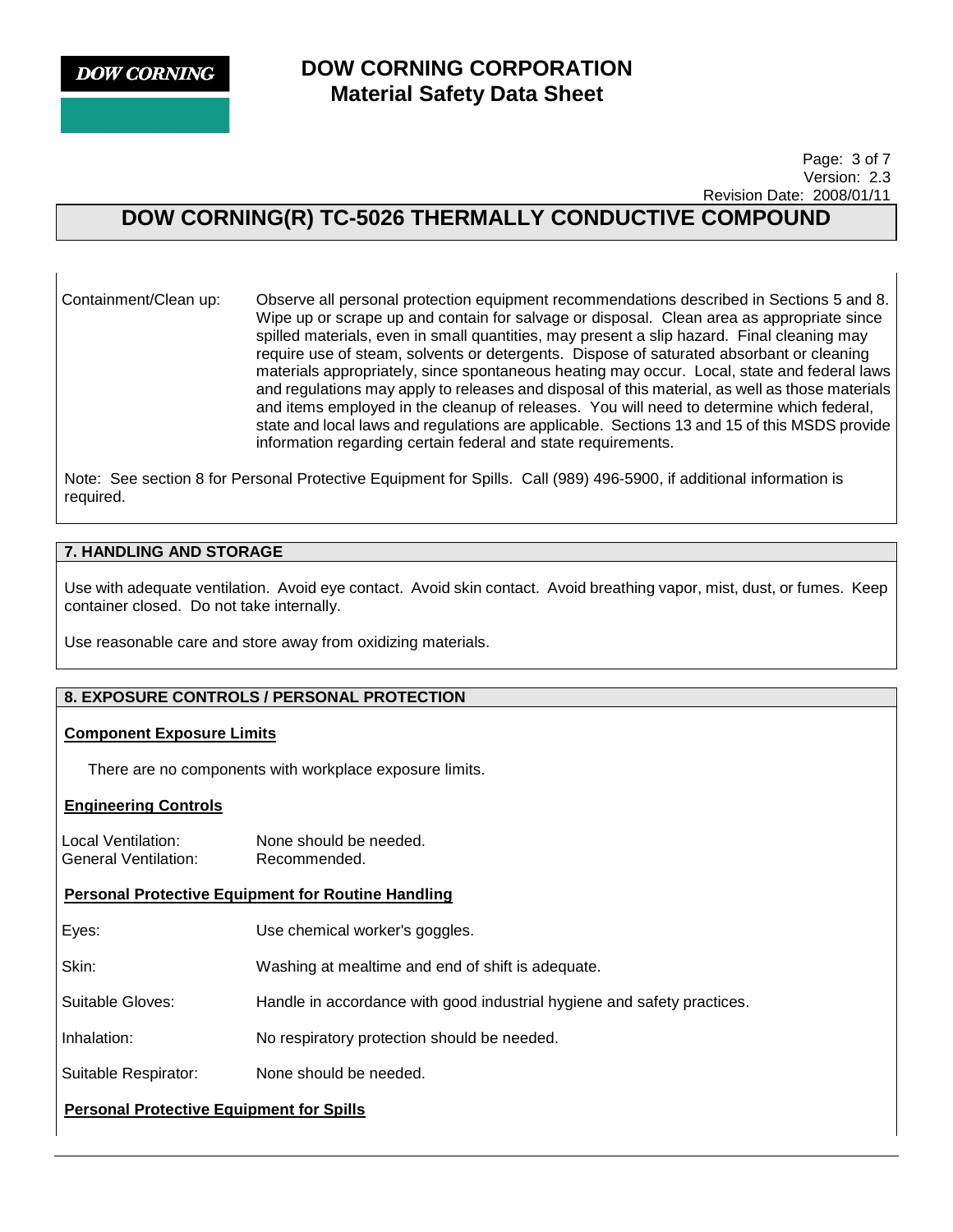

#### Page: 4 of 7 Version: 2.3 Revision Date: 2008/01/11

# **DOW CORNING(R) TC-5026 THERMALLY CONDUCTIVE COMPOUND**

| Eyes:                              | Use proper protection - safety glasses as a minimum.                                                                                                                                                                                                                                                                                                                                         |
|------------------------------------|----------------------------------------------------------------------------------------------------------------------------------------------------------------------------------------------------------------------------------------------------------------------------------------------------------------------------------------------------------------------------------------------|
| Skin:                              | Washing at mealtime and end of shift is adequate.                                                                                                                                                                                                                                                                                                                                            |
| Inhalation/Suitable<br>Respirator: | No respiratory protection should be needed.                                                                                                                                                                                                                                                                                                                                                  |
| <b>Precautionary Measures:</b>     | Avoid eye contact. Avoid skin contact. Avoid breathing vapor, mist, dust, or fumes. Keep<br>container closed. Do not take internally. Use reasonable care.                                                                                                                                                                                                                                   |
| Comments:                          | When heated to temperatures above 150 C (300 F) in the presence of air, product can form<br>formaldehyde vapors. Formaldehyde is a potential cancer hazard and a known skin and<br>respiratory sensitizer. Vapors irritate eyes, nose, and throat. Safe handling conditions may be<br>maintained by keeping vapor conditions within the OSHA permissible exposure limit for<br>formaldehyde. |

Note: These precautions are for room temperature handling. Use at elevated temperature or aerosol/spray applications may require added precautions.

# **9. PHYSICAL AND CHEMICAL PROPERTIES**

| Physical Form: Grease                       |                                                   |
|---------------------------------------------|---------------------------------------------------|
| Color: Grey.                                |                                                   |
|                                             | Odor: Odorless                                    |
| Specific Gravity @ 25°C: 3.5                |                                                   |
|                                             | Viscosity: Not determined.                        |
| Freezing/Melting Point: Not determined.     |                                                   |
|                                             | Boiling Point: Not determined.                    |
| Vapor Pressure @ 25°C: Not determined.      |                                                   |
|                                             | Vapor Density: Not determined.                    |
| Solubility in Water: Not determined.        |                                                   |
|                                             | pH: Not determined.                               |
| Volatile Content: Not determined.           |                                                   |
|                                             | Flash Point: $>$ 392 °F / $>$ 200 °C (Closed Cup) |
| Autoignition Temperature: Not determined.   |                                                   |
| Flammability Limits in Air: Not determined. |                                                   |

Note: The above information is not intended for use in preparing product specifications. Contact Dow Corning before writing specifications.

# **10. STABILITY AND REACTIVITY**  Chemical Stability: Stable. Hazardous Polymerization: Hazardous polymerization will not occur. Conditions to Avoid: None.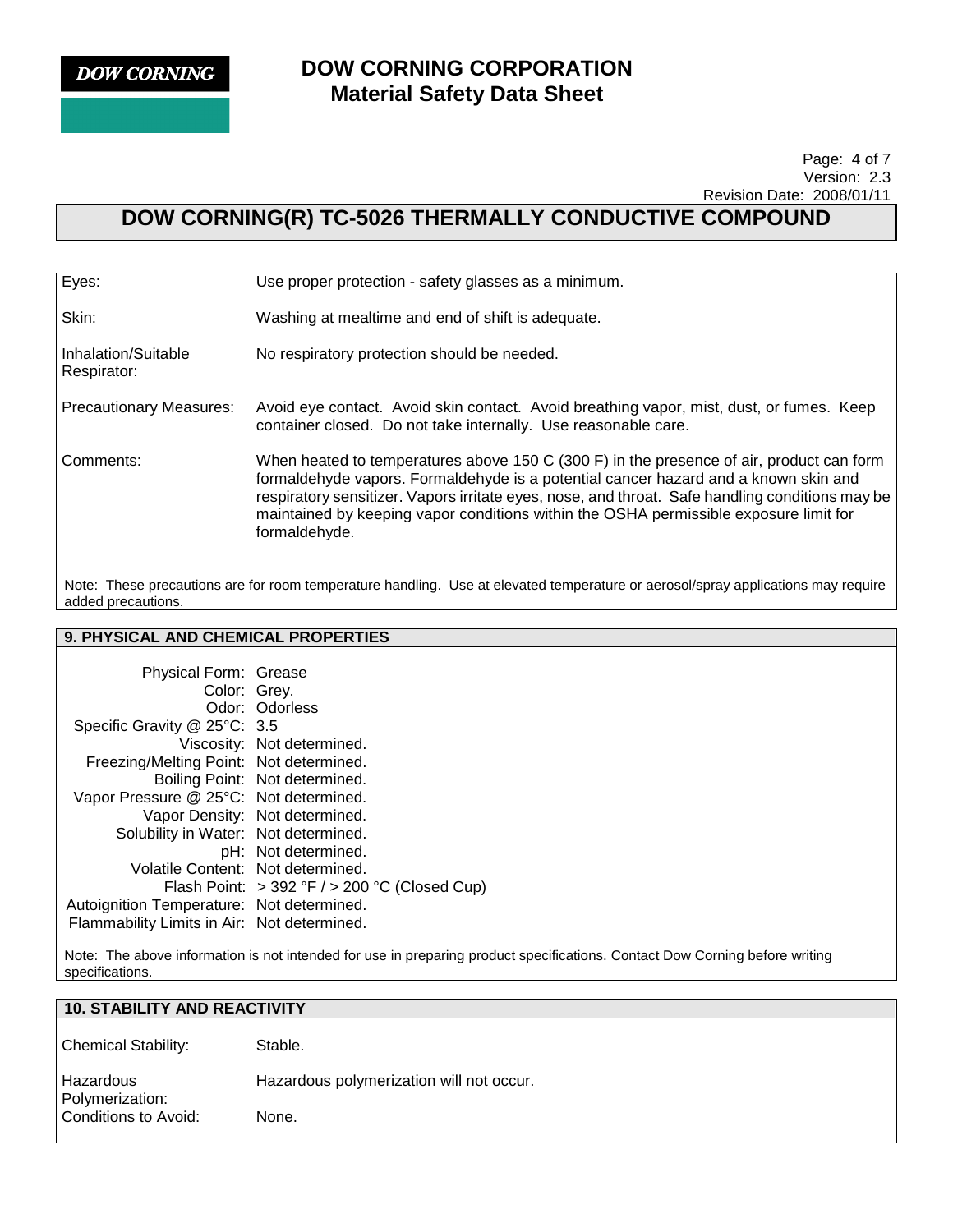

#### Page: 5 of 7 Version: 2.3 Revision Date: 2008/01/11

# **DOW CORNING(R) TC-5026 THERMALLY CONDUCTIVE COMPOUND**

Materials to Avoid: Oxidizing material can cause a reaction.

#### Hazardous Decomposition Products

Thermal breakdown of this product during fire or very high heat conditions may evolve the following decomposition products: Carbon oxides and traces of incompletely burned carbon compounds. Silicon dioxide. Formaldehyde. Metal oxides. Zinc oxide fumes.

## **11. TOXICOLOGICAL INFORMATION**

#### **Special Hazard Information on Components**

No known applicable information.

#### **12. ECOLOGICAL INFORMATION**

#### **Environmental Fate and Distribution**

Complete information is not yet available.

#### **Environmental Effects**

Complete information is not yet available.

#### **Fate and Effects in Waste Water Treatment Plants**

Complete information is not yet available.

|                                                                                                   | <b>Ecotoxicity Classification Criteria</b> |                              |       |
|---------------------------------------------------------------------------------------------------|--------------------------------------------|------------------------------|-------|
| Hazard Parameters (LC50 or EC50)                                                                  | High                                       | Medium                       | Low   |
| Acute Aquatic Toxicity (mg/L)                                                                     | $\leq$ =1                                  | $\vert$ >1 and $\vert$ = 100 | >100  |
| <b>Acute Terrestrial Toxicity</b>                                                                 | $\leq$ 100                                 | $\vert$ >100 and <= 2000     | >2000 |
| This table is adapted from "Environmental Tovicology and Risk Assessment" ASTM STD 1170 n 34 1003 |                                            |                              |       |

This table is adapted from "Environmental Toxicology and Risk Assessment", ASTM STP 1179, p.34, 1993.

This table can be used to classify the ecotoxicity of this product when ecotoxicity data is listed above. Please read the other information presented in the section concerning the overall ecological safety of this material.

#### **13. DISPOSAL CONSIDERATIONS**

#### **RCRA Hazard Class (40 CFR 261)**

When a decision is made to discard this material, as received, is it classified as a hazardous waste? No

State or local laws may impose additional regulatory requirements regarding disposal.Call (989) 496-6315, if additional information is required.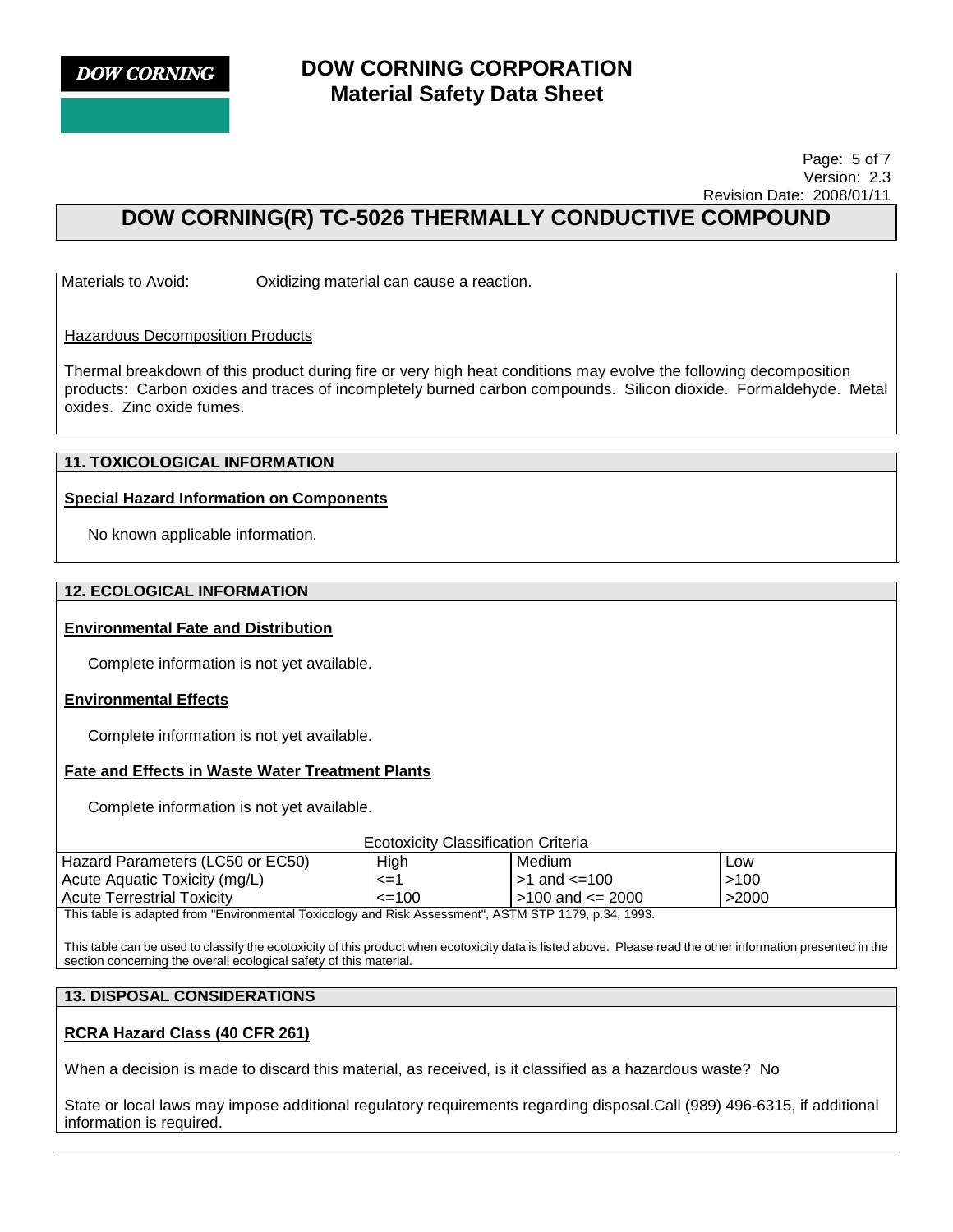

#### Page: 6 of 7 Version: 2.3 Revision Date: 2008/01/11

# **DOW CORNING(R) TC-5026 THERMALLY CONDUCTIVE COMPOUND**

## **14. TRANSPORT INFORMATION**

**DOT Road Shipment Information (49 CFR 172.101)**

Not subject to DOT.

**Ocean Shipment (IMDG)**

Not subject to IMDG code.

## **Air Shipment (IATA)**

Not subject to IATA regulations.

Call Dow Corning Transportation, (989) 496-8577, if additional information is required.

## **15. REGULATORY INFORMATION**

Contents of this MSDS comply with the OSHA Hazard Communication Standard 29 CFR 1910.1200.

TSCA Status: All chemical substances in this material are included on or exempted from listing on the TSCA Inventory of Chemical Substances.

> The United States Environmental Protection Agency (USEPA) has established a Significant New Use Rule (SNUR) for the proprietary metal oxide in this product at 40 CFR 721.10044. For further assistance, contact the Regulatory Compliance Department of Dow Corning Corporation.

## **EPA SARA Title III Chemical Listings**

**Section 302 Extremely Hazardous Substances (40 CFR 355):**  None.

**Section 304 CERCLA Hazardous Substances (40 CFR 302):**  None.

## **Section 311/312 Hazard Class (40 CFR 370):**

Acute: Yes Chronic: Yes Fire: No Pressure: No Reactive: No

#### **Section 313 Toxic Chemicals (40 CFR 372):**

None present or none present in regulated quantities.

Note: Chemicals are listed under the 313 Toxic Chemicals section only if they meet or exceed a reporting threshold.